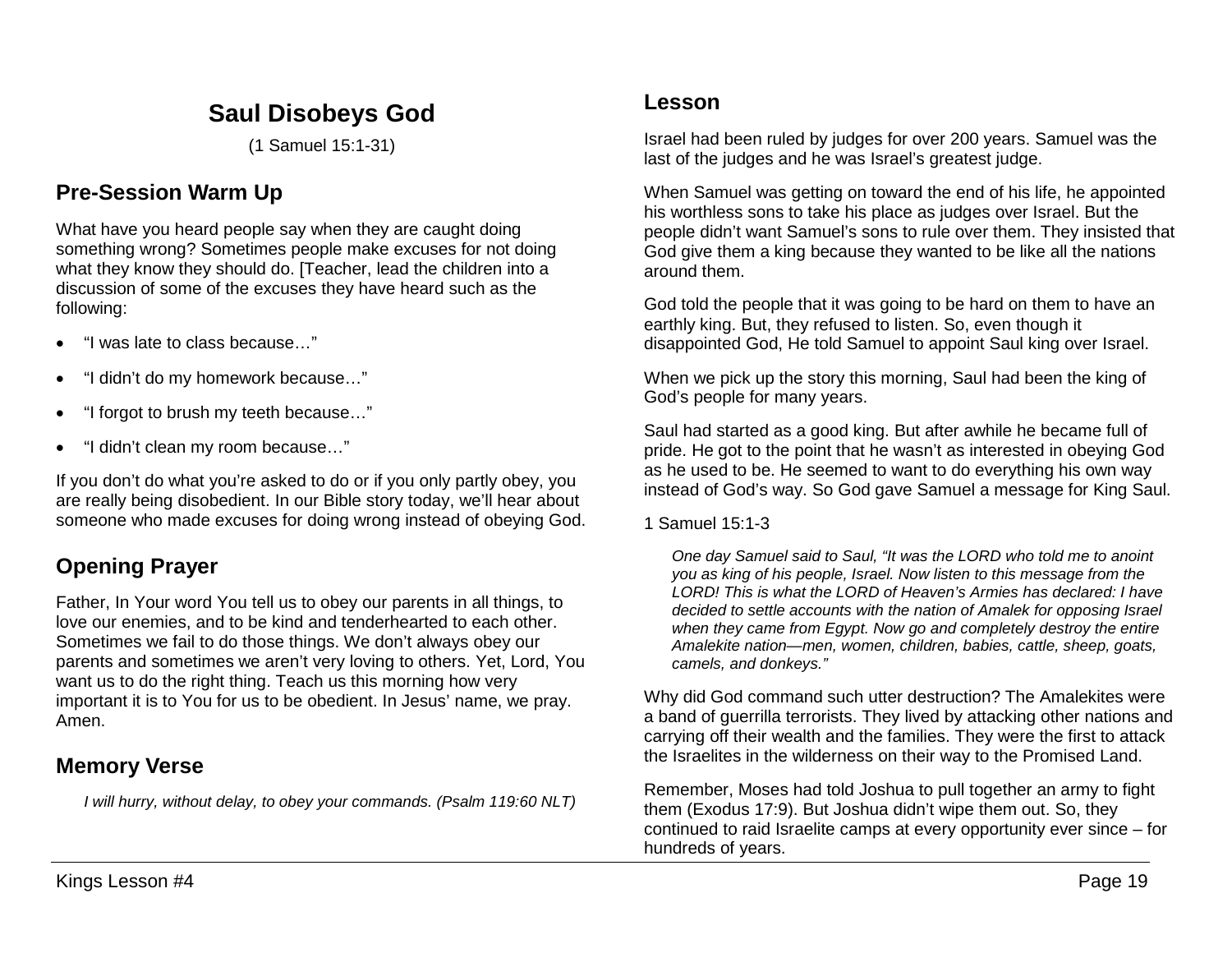God knew that the Israelites could never live peacefully in the Promised Land as long as the Amalakites existed. He also knew that their corrupt, idolatrous religious practices threatened Israel's relationship with Him. The only way to protect the Israelites was to utterly destroy the people of this warlike nation and all their possessions, including their idols.

The Amalekites had heard about Israel's true and living God. They probably watched God part the Red Sea. Surely they knew about the miracles God performed in Egypt before the Pharaoh finally let them go. The Amalekites had every opportunity to come to Him and make Him their God. But they refused to believe in Him. Their sinful unbelief caused them to do wicked things. Because God is holy, He must punish sin (Romans 6:23).

You and I also deserve to be punished for our sins, just like the Amalekites. But in His love, God sent His perfect Son, the Lord Jesus, to take the punishment for our sins. Jesus was beaten and put on the cross. He gave His blood for you as He died (1 John 1:7b). When you believe in the Lord Jesus, He will save you from the punishment of your sins. The Amalekites refused to believe in God, and now God was going to judge them for their wickedness.

God told Saul to attack the Amalekites and to get rid of everything that belonged to them. And God expected Saul to obey!

#### 1 Samuel 15:9

*Saul and his men spared Agag's life and kept the best of the sheep and goats, the cattle, the fat calves, and the lambs—everything, in fact, that appealed to them. They destroyed only what was worthless or of poor quality.*

King Saul gathered a great army and set out after the Amalekites. But then, after the mighty battle had been fought and won, Saul and his army only destroyed the people and the goods that they considered worthless; they kept Agag, the king of the Amalekites, and they kept the best of the animals for themselves.

Why did Saul return with the king and some of the animals? Hadn't he been told to completely destroy the Amalekites, all the people and their animals, and everything? Saul didn't believe God; he didn't take God at His word; and, he decided to do things his own way. Saul deliberately disobeyed what God had told him to do.

God wants you to be obedient to Him; even if what He asks you to do seems hard. There are times when you and I are tempted to do only part of what God says. For example,

#### Ephesians 4:25

*So stop telling lies. Let us tell our neighbors the truth...*

Do you ever purposely tell only half the truth? [Teacher, discuss.]

Colossians 3:20

*Children, always obey your parents, for this pleases the Lord.*

When Mom or Dad tells you to do something, do you ever obey only part way?

Matthew 5:44

*Love your enemies…*

Do you show love only to people who do nice things for you?

When God gives a command, He expects His children to obey Him. We please God by showing our love for Him through our obedience. Saul deliberately disobeyed God when he kept the king and some of the animals alive. And this made God very sad.

1 Samuel 15:10-11

*Then the LORD said to Samuel, "I am sorry that I ever made Saul king, for he has not been loyal to me and has refused to obey my command." Samuel was so deeply moved when he heard this that he cried out to the LORD all night.*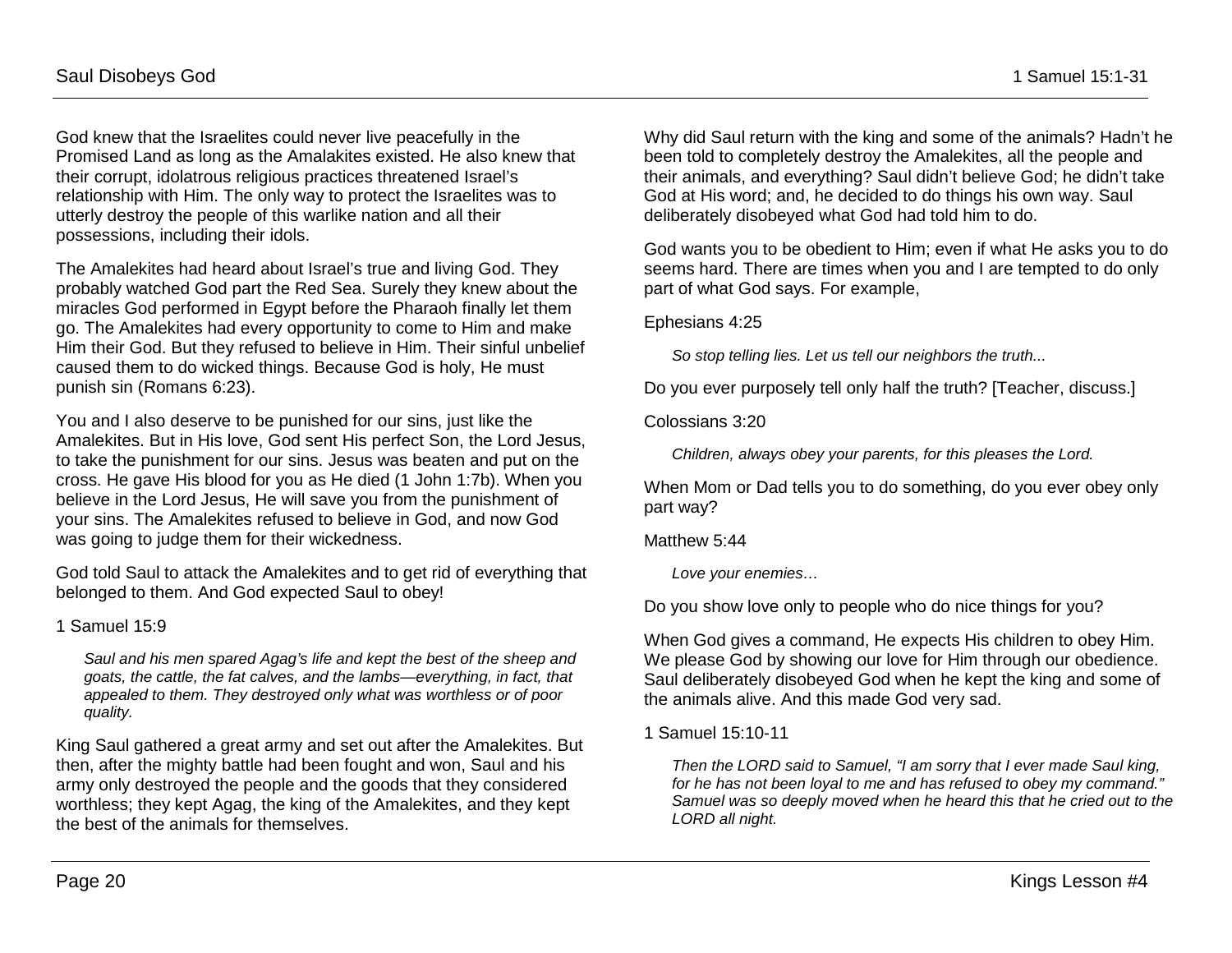Samuel was so sad about this situation he prayed all night to God.

The next morning, Samuel went out to meet Saul on his way home. And Saul told Samuel that he had done all that the Lord had told him to do.

1 Samuel 15:13

*When Samuel finally found him, Saul greeted him cheerfully. "May the LORD bless you," he said. "I have carried out the LORD's command!"*

This was a big lie! So, Samuel confronts Saul with his lie.

1 Samuel 15:14

*"Then what is all the bleating of sheep and goats and the lowing of cattle I hear?" Samuel demanded*.

Samuel could hear the sheep and the cows. He knew that Saul hadn't completely destroyed all of the animals.

What excuse do you think Saul made for bringing home some of the animals?

1 Samuel 15:15

*"It's true that the army spared the best of the sheep, goats, and cattle," Saul admitted. "But they are going to sacrifice them to the LORD your God. We have destroyed everything else"*

First Saul tried to blame it on his soldiers. Then, he said they kept some of them alive to give them to the Lord! They knew that because God is holy, their sin had to be punished. So in those days, they sacrificed animals to God as a way to make up for their sins. Maybe Saul thought that a good excuse would make things right!

This made Samuel very angry at Saul! Here's what he told Saul.

1 Samuel 15:18-19

*And the LORD sent you on a mission and told you, 'Go and completely destroy the sinners, the Amalekites, until they are all dead.' Why haven't*  *you obeyed the LORD? Why did you rush for the plunder and do what was evil in the LORD's sight?"*

Saul kept insisting that they brought the animals home to give to the Lord.

Do you think gifts are more important to God than obeying Him?

1 Samuel 15:22

*But Samuel replied, "What is more pleasing to the LORD: your burnt offerings and sacrifices or your obedience to his voice? Listen! Obedience is better than sacrifice, and submission is better than offering the fat of rams.*

God wants us to be obedient to Him more than anything else. And, He wants us to be completely obedient. When we only do part of what we're asked to do, like Saul did, you are still being disobedient.

God expects you and me to obey Him completely and humbly. Sometimes you may not want to do all that God says. But, you must ask God to give you the strength and the "want to" to obey Him. You must count on God's strength to enable you to obey Him. Saul had refused to do what God had told him, and Samuel had to face Saul with his sin.

1 Samuel 15:26 [Teacher, read…]

*…Since you have rejected the LORD's command, he has rejected you as king of Israel."* 

Because Saul disobeyed God, He didn't want Saul to be king anymore. It was a sad day for Samuel and for all Israel. Their king had deliberately disobeyed God.

God doesn't lie or change His mind. When He tells you to do something, He means it! The Bible calls disobeying God *sin*. Next time you do something wrong, instead of giving excuses, confess your sin – admit that you were wrong – and ask God to forgive you and to help you obey Him in the future.